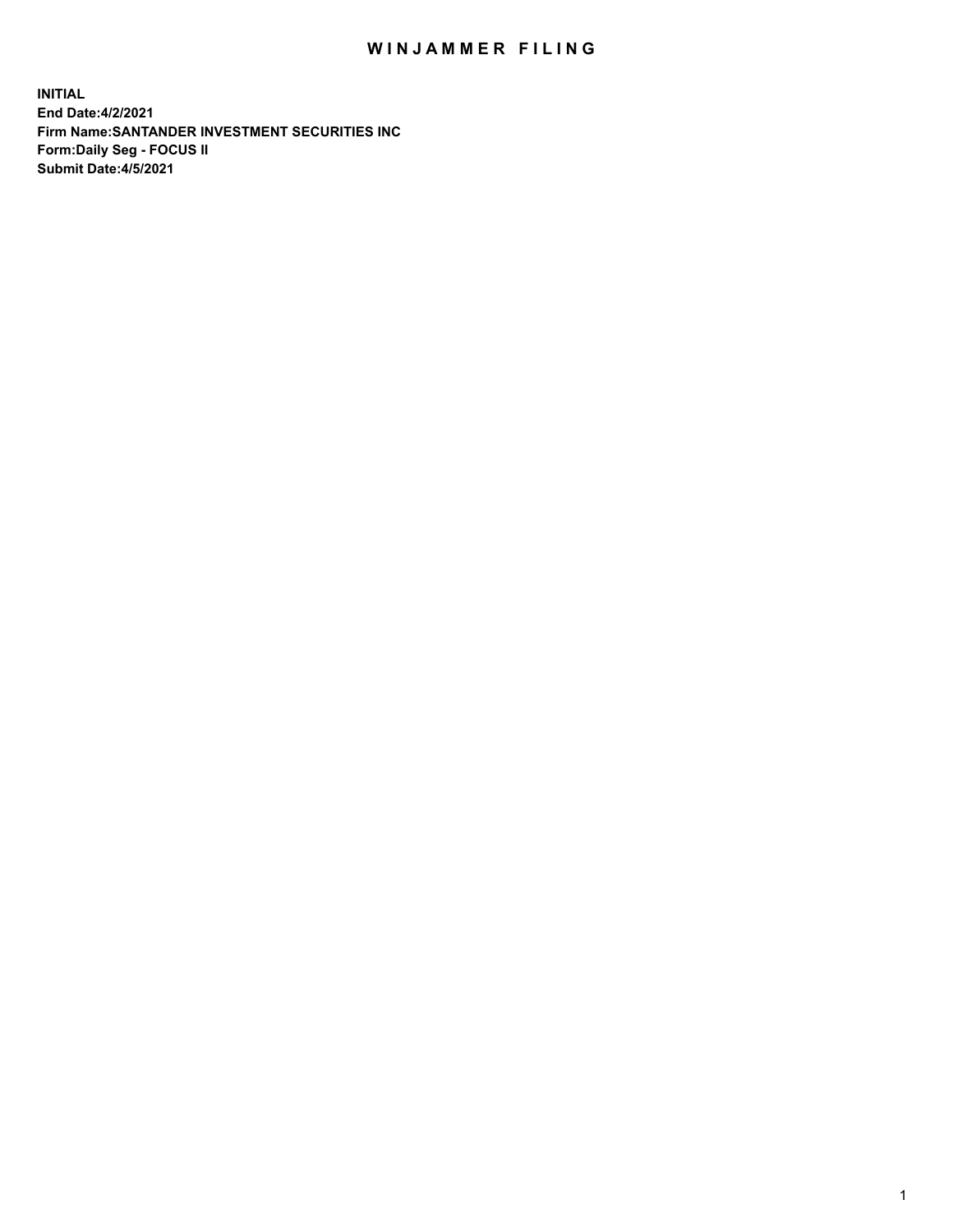**INITIAL End Date:4/2/2021 Firm Name:SANTANDER INVESTMENT SECURITIES INC Form:Daily Seg - FOCUS II Submit Date:4/5/2021 Daily Segregation - Cover Page**

Name of Company **SANTANDER INVESTMENT SECURITIES INC** Contact Name **Felix Munoz** Contact Phone Number **(212) 407-4594** Contact Email Address **felix.munoz@santander.us** FCM's Customer Segregated Funds Residual Interest Target (choose one): a. Minimum dollar amount: ; or **70,000,000** b. Minimum percentage of customer segregated funds required:% ; or **0** c. Dollar amount range between:and; or **0 0** d. Percentage range of customer segregated funds required between:% and%. **0 0** FCM's Customer Secured Amount Funds Residual Interest Target (choose one): a. Minimum dollar amount: ; or **0** b. Minimum percentage of customer secured funds required:% ; or **0** c. Dollar amount range between:and; or **0 0** d. Percentage range of customer secured funds required between:% and%. **0 0** FCM's Cleared Swaps Customer Collateral Residual Interest Target (choose one): a. Minimum dollar amount: ; or **0** b. Minimum percentage of cleared swaps customer collateral required:% ; or **0**

c. Dollar amount range between:and; or **0 0** d. Percentage range of cleared swaps customer collateral required between:% and%. **0 0**

Attach supporting documents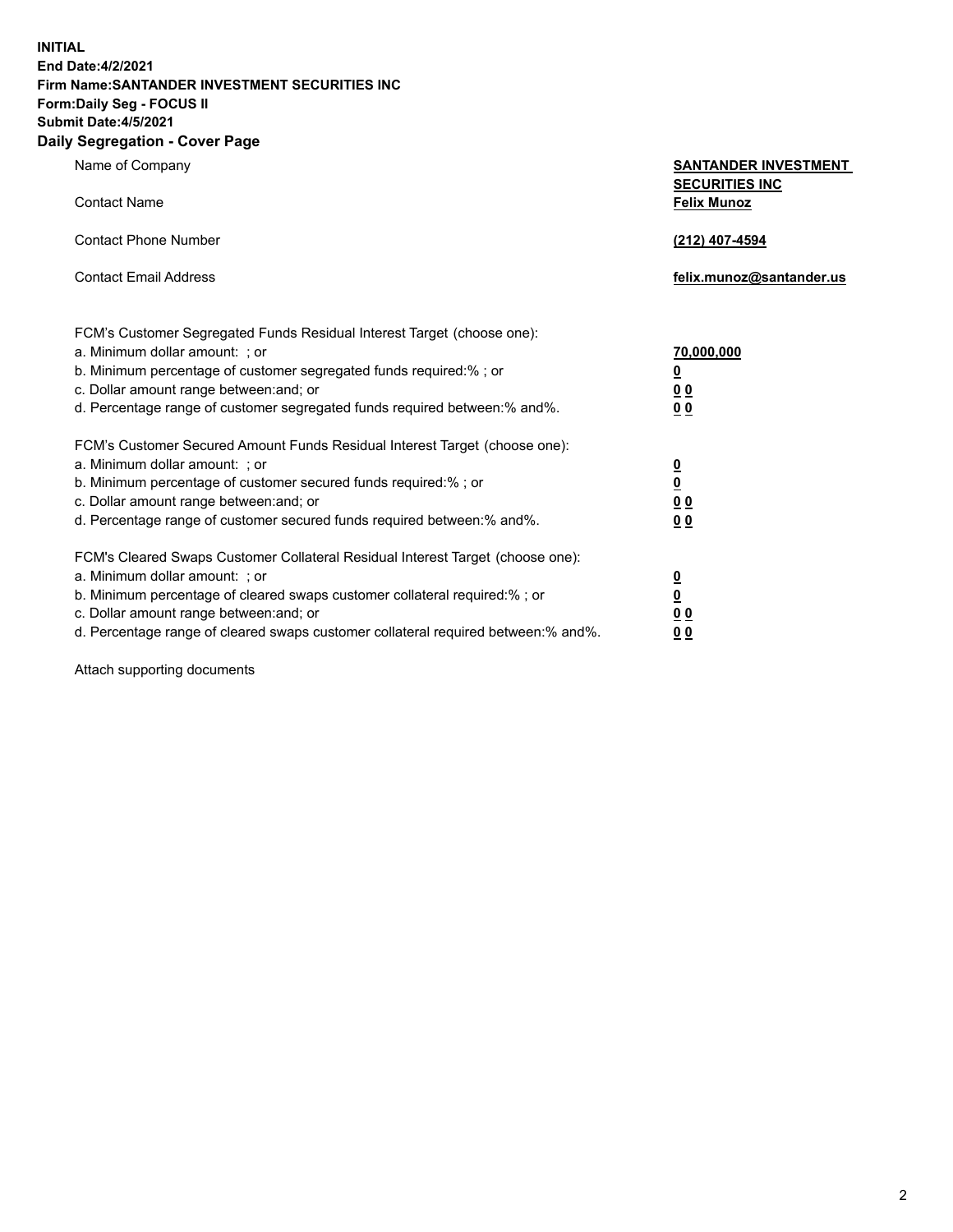## **INITIAL End Date:4/2/2021 Firm Name:SANTANDER INVESTMENT SECURITIES INC Form:Daily Seg - FOCUS II Submit Date:4/5/2021 Daily Segregation - Secured Amounts** Foreign Futures and Foreign Options Secured Amounts

|     | Foreign Futures and Foreign Options Secured Amounts                                         |                   |
|-----|---------------------------------------------------------------------------------------------|-------------------|
|     | Amount required to be set aside pursuant to law, rule or regulation of a foreign            | $0$ [7305]        |
|     | government or a rule of a self-regulatory organization authorized thereunder                |                   |
| 1.  | Net ledger balance - Foreign Futures and Foreign Option Trading - All Customers             |                   |
|     | A. Cash                                                                                     | $0$ [7315]        |
|     | B. Securities (at market)                                                                   | $0$ [7317]        |
| 2.  | Net unrealized profit (loss) in open futures contracts traded on a foreign board of trade   | $0$ [7325]        |
| 3.  | Exchange traded options                                                                     |                   |
|     | a. Market value of open option contracts purchased on a foreign board of trade              | $0$ [7335]        |
|     | b. Market value of open contracts granted (sold) on a foreign board of trade                | $0$ [7337]        |
| 4.  | Net equity (deficit) (add lines 1. 2. and 3.)                                               | $0$ [7345]        |
| 5.  | Account liquidating to a deficit and account with a debit balances - gross amount           | $0$ [7351]        |
|     | Less: amount offset by customer owned securities                                            | 0 [7352] 0 [7354] |
| 6.  | Amount required to be set aside as the secured amount - Net Liquidating Equity              | $0$ [7355]        |
|     | Method (add lines 4 and 5)                                                                  |                   |
| 7.  | Greater of amount required to be set aside pursuant to foreign jurisdiction (above) or line | $0$ [7360]        |
|     | 6.                                                                                          |                   |
|     | FUNDS DEPOSITED IN SEPARATE REGULATION 30.7 ACCOUNTS                                        |                   |
| 1.  | Cash in banks                                                                               |                   |
|     | A. Banks located in the United States                                                       | $0$ [7500]        |
|     | B. Other banks qualified under Regulation 30.7                                              | 0 [7520] 0 [7530] |
| 2.  | <b>Securities</b>                                                                           |                   |
|     | A. In safekeeping with banks located in the United States                                   |                   |
|     |                                                                                             | $0$ [7540]        |
|     | B. In safekeeping with other banks qualified under Regulation 30.7                          | 0 [7560] 0 [7570] |
| 3.  | Equities with registered futures commission merchants                                       |                   |
|     | A. Cash                                                                                     | $0$ [7580]        |
|     | <b>B.</b> Securities                                                                        | $0$ [7590]        |
|     | C. Unrealized gain (loss) on open futures contracts                                         | $0$ [7600]        |
|     | D. Value of long option contracts                                                           | $0$ [7610]        |
|     | E. Value of short option contracts                                                          | 0 [7615] 0 [7620] |
| 4.  | Amounts held by clearing organizations of foreign boards of trade                           |                   |
|     | A. Cash                                                                                     | $0$ [7640]        |
|     | <b>B.</b> Securities                                                                        | $0$ [7650]        |
|     | C. Amount due to (from) clearing organization - daily variation                             | $0$ [7660]        |
|     | D. Value of long option contracts                                                           | $0$ [7670]        |
|     | E. Value of short option contracts                                                          | 0 [7675] 0 [7680] |
| 5.  | Amounts held by members of foreign boards of trade                                          |                   |
|     | A. Cash                                                                                     | $0$ [7700]        |
|     | <b>B.</b> Securities                                                                        | $0$ [7710]        |
|     | C. Unrealized gain (loss) on open futures contracts                                         | $0$ [7720]        |
|     | D. Value of long option contracts                                                           | $0$ [7730]        |
|     | E. Value of short option contracts                                                          | 0 [7735] 0 [7740] |
| 6.  | Amounts with other depositories designated by a foreign board of trade                      | $0$ [7760]        |
| 7.  | Segregated funds on hand                                                                    | $0$ [7765]        |
| 8.  | Total funds in separate section 30.7 accounts                                               | $0$ [7770]        |
| 9.  | Excess (deficiency) Set Aside for Secured Amount (subtract line 7 Secured Statement         | 0 [7380]          |
|     | Page 1 from Line 8)                                                                         |                   |
| 10. | Management Target Amount for Excess funds in separate section 30.7 accounts                 | $0$ [7780]        |
| 11. | Excess (deficiency) funds in separate 30.7 accounts over (under) Management Target          | $0$ [7785]        |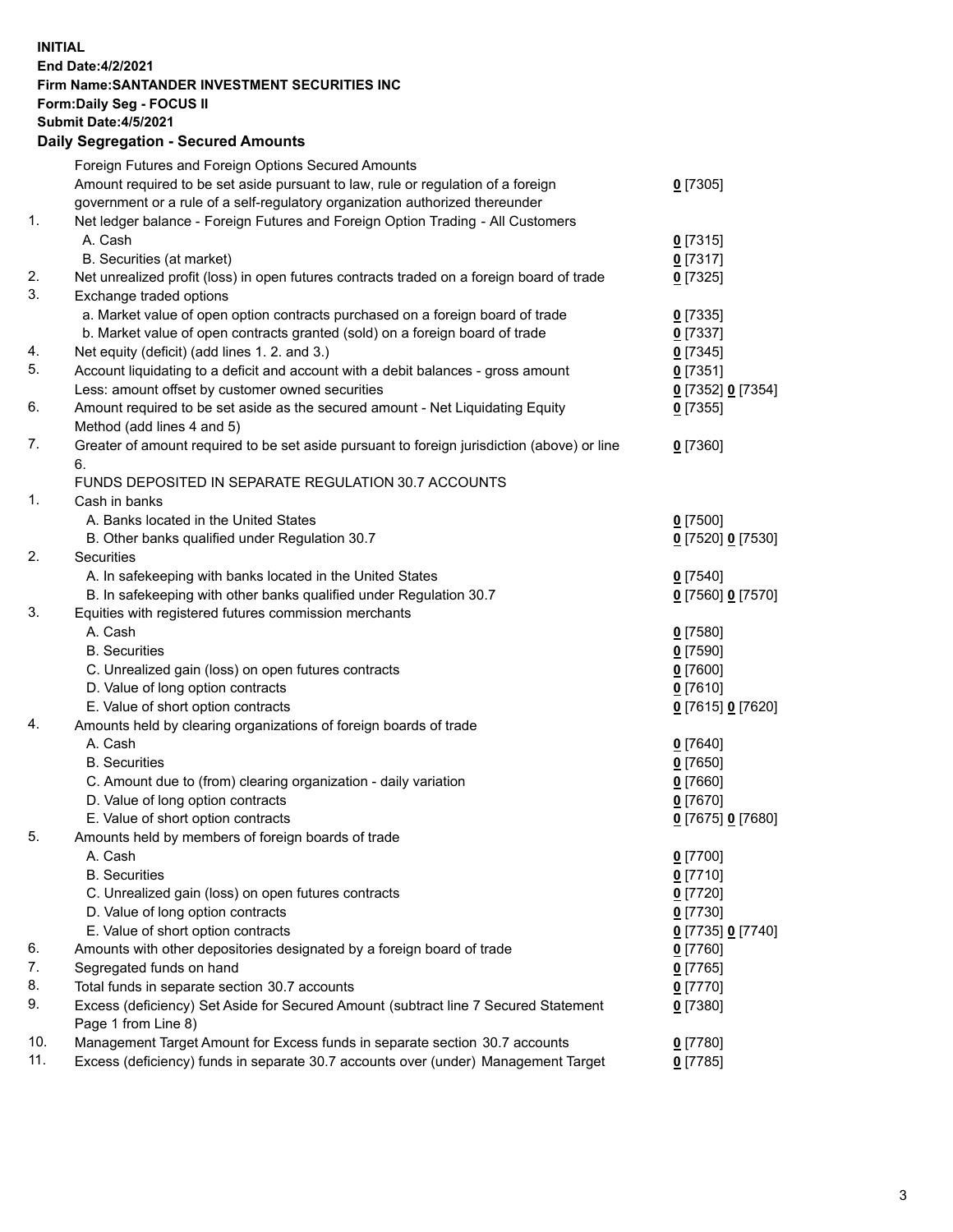| <b>INITIAL</b> |                                                                                                                 |                      |  |  |  |
|----------------|-----------------------------------------------------------------------------------------------------------------|----------------------|--|--|--|
|                | <b>End Date:4/2/2021</b>                                                                                        |                      |  |  |  |
|                | Firm Name: SANTANDER INVESTMENT SECURITIES INC                                                                  |                      |  |  |  |
|                | <b>Form:Daily Seg - FOCUS II</b><br>Submit Date: 4/5/2021                                                       |                      |  |  |  |
|                | Daily Segregation - Segregation Statement                                                                       |                      |  |  |  |
|                |                                                                                                                 |                      |  |  |  |
|                | SEGREGATION REQUIREMENTS(Section 4d(2) of the CEAct)                                                            |                      |  |  |  |
| 1.             | Net ledger balance                                                                                              |                      |  |  |  |
|                | A. Cash                                                                                                         | 1,878,295,401 [7010] |  |  |  |
| 2.             | B. Securities (at market)<br>Net unrealized profit (loss) in open futures contracts traded on a contract market | $0$ [7020]           |  |  |  |
| 3.             | Exchange traded options                                                                                         | 115,888,884 [7030]   |  |  |  |
|                | A. Add market value of open option contracts purchased on a contract market                                     | 48,618,558 [7032]    |  |  |  |
|                | B. Deduct market value of open option contracts granted (sold) on a contract market                             | -26,983,985 [7033]   |  |  |  |
| 4.             | Net equity (deficit) (add lines 1, 2 and 3)                                                                     | 2,015,818,858 [7040] |  |  |  |
| 5.             | Accounts liquidating to a deficit and accounts with                                                             |                      |  |  |  |
|                | debit balances - gross amount                                                                                   | $0$ [7045]           |  |  |  |
|                | Less: amount offset by customer securities                                                                      | 0 [7047] 0 [7050]    |  |  |  |
| 6.             | Amount required to be segregated (add lines 4 and 5)                                                            | 2,015,818,858 [7060] |  |  |  |
|                | FUNDS IN SEGREGATED ACCOUNTS                                                                                    |                      |  |  |  |
| 7.             | Deposited in segregated funds bank accounts                                                                     |                      |  |  |  |
|                | A. Cash                                                                                                         | 421,620,797 [7070]   |  |  |  |
|                | B. Securities representing investments of customers' funds (at market)                                          | $0$ [7080]           |  |  |  |
|                | C. Securities held for particular customers or option customers in lieu of cash (at                             | $0$ [7090]           |  |  |  |
|                | market)                                                                                                         |                      |  |  |  |
| 8.             | Margins on deposit with derivatives clearing organizations of contract markets                                  |                      |  |  |  |
|                | A. Cash                                                                                                         | 1,641,138,402 [7100] |  |  |  |
|                | B. Securities representing investments of customers' funds (at market)                                          | $0$ [7110]           |  |  |  |
|                | C. Securities held for particular customers or option customers in lieu of cash (at                             | $0$ [7120]           |  |  |  |
|                | market)                                                                                                         |                      |  |  |  |
| 9.<br>10.      | Net settlement from (to) derivatives clearing organizations of contract markets                                 | 3,606,320 [7130]     |  |  |  |
|                | Exchange traded options<br>A. Value of open long option contracts                                               | 48,618,558 [7132]    |  |  |  |
|                | B. Value of open short option contracts                                                                         | -26,983,985 [7133]   |  |  |  |
| 11.            | Net equities with other FCMs                                                                                    |                      |  |  |  |
|                | A. Net liquidating equity                                                                                       | $0$ [7140]           |  |  |  |
|                | B. Securities representing investments of customers' funds (at market)                                          | $0$ [7160]           |  |  |  |
|                | C. Securities held for particular customers or option customers in lieu of cash (at                             | $0$ [7170]           |  |  |  |
|                | market)                                                                                                         |                      |  |  |  |
| 12.            | Segregated funds on hand                                                                                        | $0$ [7150]           |  |  |  |
| 13.            | Total amount in segregation (add lines 7 through 12)                                                            | 2,088,000,092 [7180] |  |  |  |
| 14.            | Excess (deficiency) funds in segregation (subtract line 6 from line 13)                                         | 72,181,234 [7190]    |  |  |  |
| 15.            | Management Target Amount for Excess funds in segregation                                                        | 70,000,000 [7194]    |  |  |  |
| 16.            | Excess (deficiency) funds in segregation over (under) Management Target Amount                                  | 2,181,234 [7198]     |  |  |  |
|                | <b>Excess</b>                                                                                                   |                      |  |  |  |